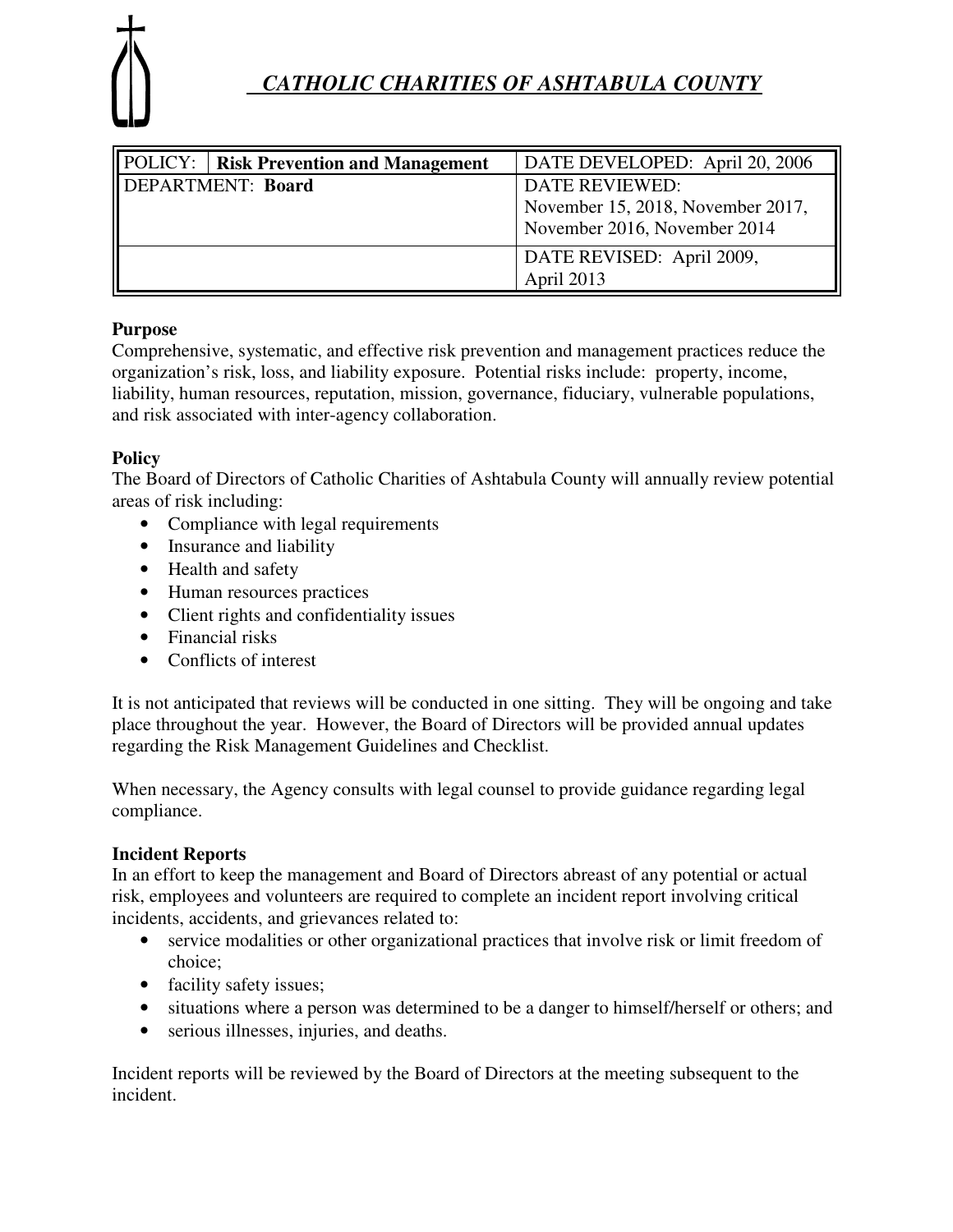#### **CATHOLIC CHARITIES OF ASHTABULA COUNTY RISK MANAGEMENT GUIDELINES**

- 1. Staff is prohibited from giving clients legal advice.
- 2. All new lease agreements are to be reviewed by the Diocesan attorney.
- 3. The Agency shall maintain appropriate general liability, Director and Officers and bond coverage.
- 4. All employees who have fiscal operations responsibility must be bondable and will have liability coverage provided by the Agency.
- 5. Client appointments are to be scheduled during business hours when other employees are present.
- 6. Safety and first aid training shall be made available to all staff and volunteers.
- 7. The Agency shall have an annual fire safety inspection and evacuation training.
- 8. Appropriate policies for personnel, volunteer, fiscal, physical plant and safety management shall be maintained.
- 9. A board-approved Code of Ethics is part of Agency policy and is the responsibility of all personnel and volunteer staff.
- 10. All personnel and volunteers shall have appropriate background and reference checks and comply with Diocesan Child Abuse and Protection Policy.
- 11. All Agency personnel shall meet minimum qualifications for the position they hold. They will maintain all appropriate licensures and certifications as necessary.
- 12. All Adoption files shall be maintained indefinitely. All clinical files will be maintained for ten years past closure. For children, files are kept ten years past their eighteenth birthday. Other client files shall be maintained for seven years past closure.
- 13. Clients shall be made aware of and agree upon any charges or fees related to service in advance of the provision of services.
- 14. Client rights and grievances policies shall be understood by all personnel and posted in reception area for client access.
- 15. Confidentiality shall be the responsibility of all personnel and volunteers of the Agency.
- 16. All client files and fiscal files are maintained in a confidential manner; kept in locked file cabinets with appropriate staff access only. Clinical and Adoption files will be maintained in locked cabinets in locked rooms with restricted access.
- 17. Two signatures are required on Agency account disbursements.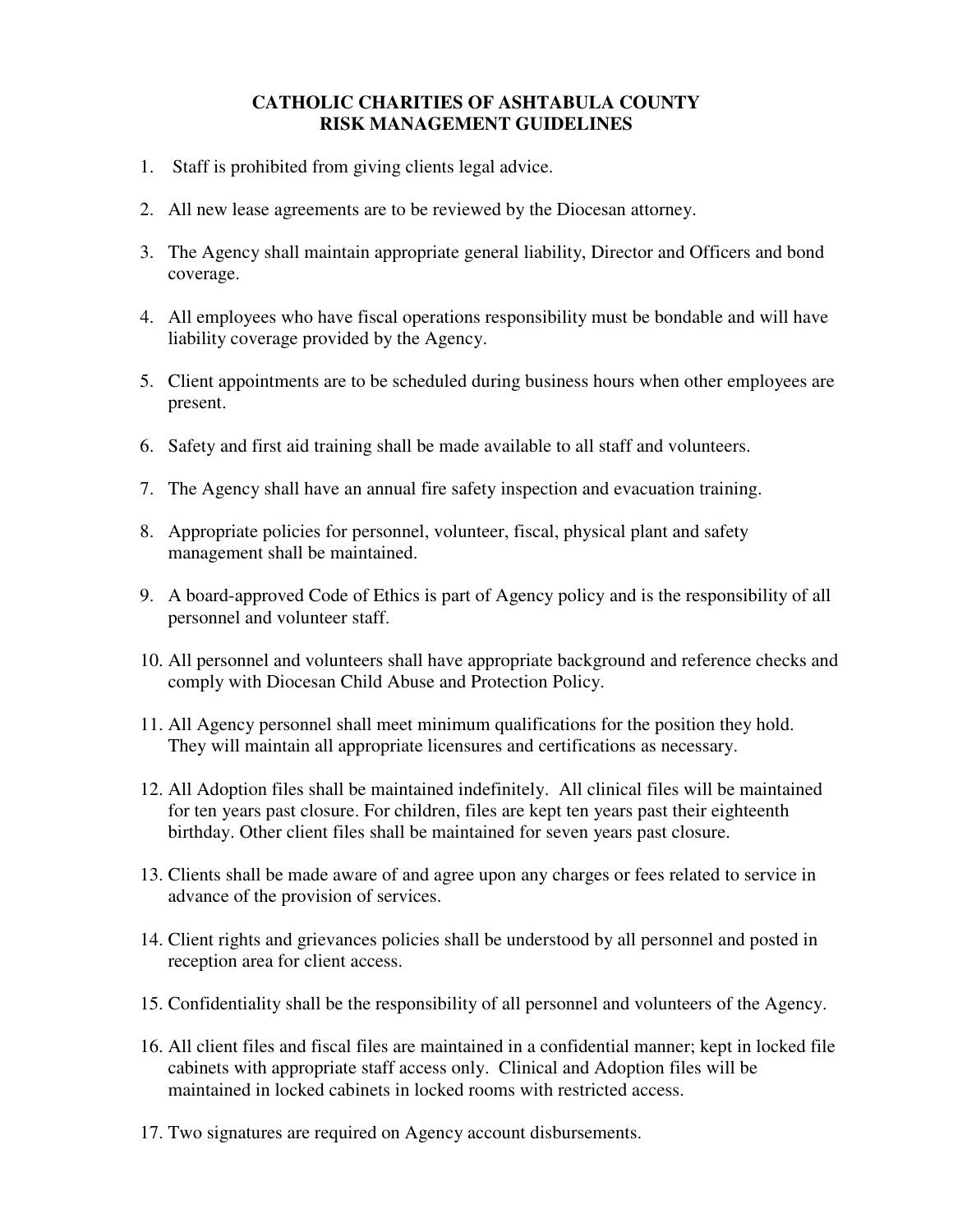- 18. All Agency receivables (allocation checks, program service fees, grants, donations,…) are to be deposited into the agencies general account at a federally insured institution.
- 19. All operating account funds will be kept separate from client accounts and restricted funds, such as Guardianship, Representative Payeeship, and HALO.
- 20. The front desk employee will issue receipts for each cash receivable and maintain a receipt ledger.
- 21. Agency accounts shall be reconciled on a monthly basis and be validated by someone other than the person disbursing the checks.
- 22. The accounting cycle shall be facilitated monthly to help ensure accurate receivables and disbursements. The cycle shall include Accounts Receivable, Accounts Payable, Payroll and General Ledger.
- 23. Accurate records of client accounts shall be kept reflecting charges and payments.
- 24. All bank records of client accounts shall be kept, reflecting charges and payments.
- 25. Deposits of all receivables will be made daily. Any monies received after the daily deposit shall be maintained in a locked file cabinet for the next day's deposit.
- 26. Petty cash shall be maintained in a locked file cabinet out of main traffic areas.
- 27. An annual audit shall be performed by an independent certified public accountant.
- 28. The Finance and Audit Committee shall meet with the auditors directly, aside from the inclusion of staff.
- 29. The Board of Directors shall be cognizant of, and approve, all fund-raising activity.

.

30. An appropriate and reasonable check and balance system shall be maintained in regards to all receivables and disbursements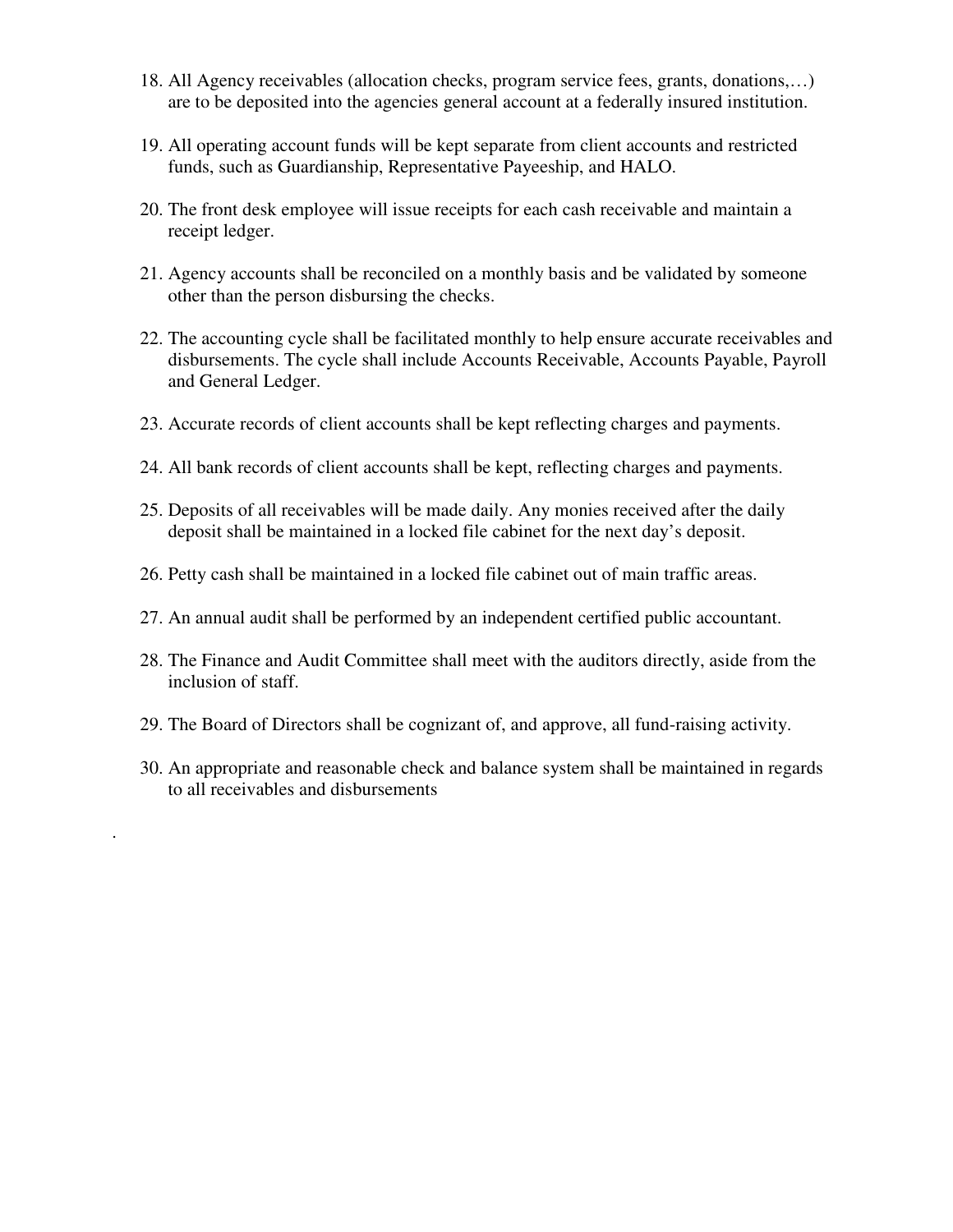## **CATHOLIC CHARITIES OF ASHTABULA COUNTY RISK MANAGEMENT CHECKLIST**

| <b>Legal Compliance</b>                                                                                                                                                                                                              | <b>Target Date/Time</b>                                                                                                                                                                                                   | <b>Status (completed,</b><br>reviewed or verified)                                                                                 |
|--------------------------------------------------------------------------------------------------------------------------------------------------------------------------------------------------------------------------------------|---------------------------------------------------------------------------------------------------------------------------------------------------------------------------------------------------------------------------|------------------------------------------------------------------------------------------------------------------------------------|
| $501(c)(3)$ ruling                                                                                                                                                                                                                   | Group ruling issued<br>previously issued annually in<br>July, but December appears<br>to be the new timeline                                                                                                              | Completed 2020 document                                                                                                            |
| Secretary of State<br><b>Certificate of Continued</b><br>Existence                                                                                                                                                                   | Valid through<br>07/05/2024                                                                                                                                                                                               | Completed 7/05/2019                                                                                                                |
| HUD certification                                                                                                                                                                                                                    | Desk review took place in<br>June 2019. Valid through<br>8/12/2022.                                                                                                                                                       | Completed 8/12/2019.                                                                                                               |
| Ohio Department of<br>Mental Health certification<br>for Other Mental Health<br>Services"                                                                                                                                            | Valid through September<br>2020. Because of emergency<br>House Bill 197 (Ohio's<br><b>Emergency Covid-19</b><br>response bill) your current<br>certification will remain in<br>effect until at least December<br>1, 2020. | Renewal In Process- Issues<br>with LACTS R                                                                                         |
| <b>IRS 990</b>                                                                                                                                                                                                                       | Annually by November 15                                                                                                                                                                                                   | In process                                                                                                                         |
| <b>Insurance Protection</b>                                                                                                                                                                                                          | (with extension)                                                                                                                                                                                                          |                                                                                                                                    |
| Arthur J. Gallagher Risk<br>Management Services.<br>Includes: general liability,<br>host liquor liability,<br>automobile liability,<br>directors and officers,<br>errors and omissions, and<br>employee dishonesty bond<br>insurance | Renews annually in July<br>through DOY                                                                                                                                                                                    | Completed. To be reviewed<br>at Risk Management meeting.                                                                           |
| Arthur J. Gallagher bond<br>for Payeeship work                                                                                                                                                                                       | Renews annually in<br>December (typically have to<br>request an invoice and<br>certificate)                                                                                                                               | Completed 12/02/2019                                                                                                               |
| Workers' Compensation                                                                                                                                                                                                                | Ongoing through DOY,<br>certificate renews in February                                                                                                                                                                    | Certificate to be distributed at<br>next BOD meeting review<br>and posted on meeting room<br>bulletin board. 2/1/2020-<br>2/1/2021 |
| Long term disability -<br>Prudential                                                                                                                                                                                                 | Ongoing through CCDOY                                                                                                                                                                                                     | Reviewed by DOY                                                                                                                    |
| Health Insurance - Anthem                                                                                                                                                                                                            | Ongoing through DOY                                                                                                                                                                                                       | Reviewed by DOY                                                                                                                    |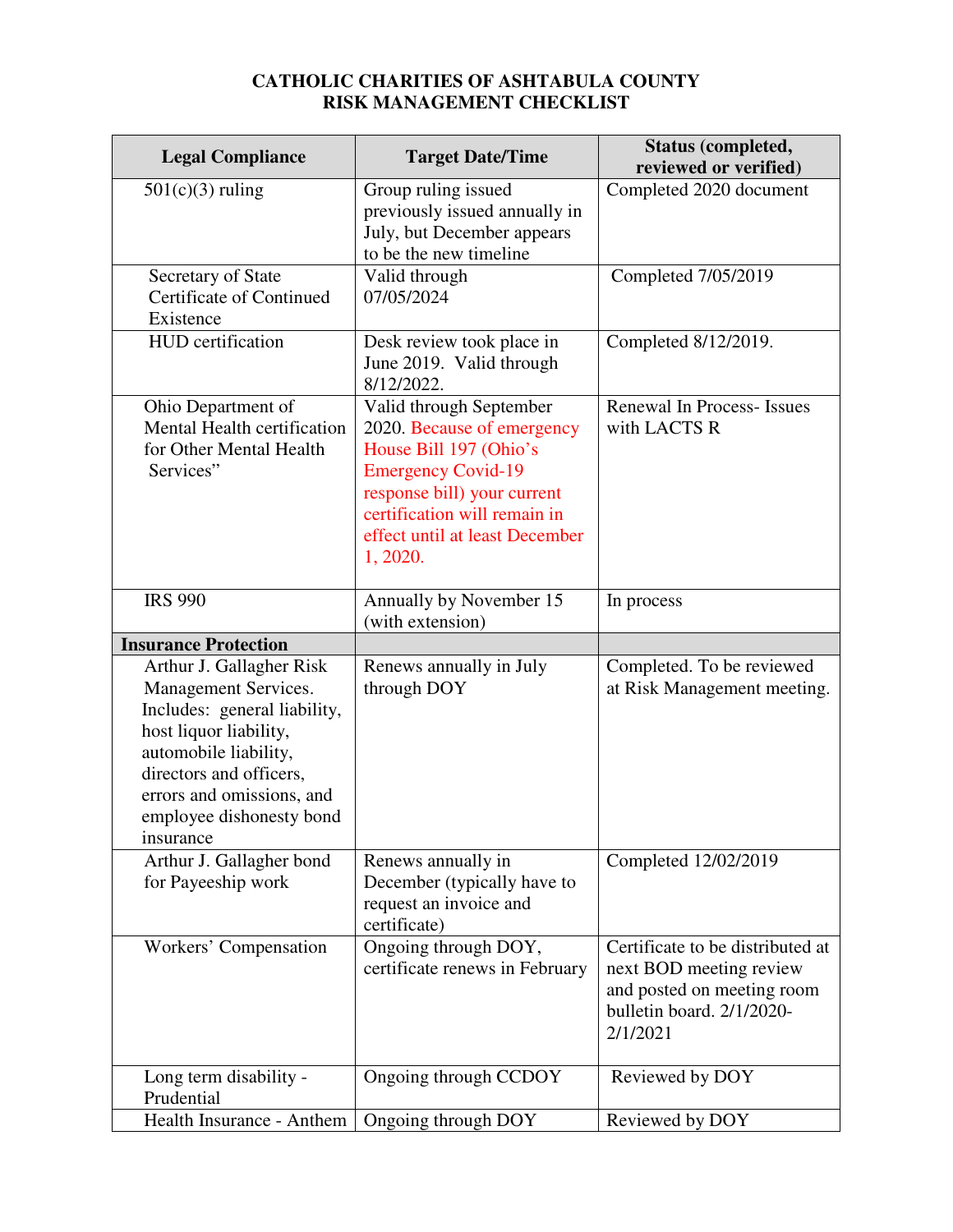| Bonds for guardianship<br>estates in excess of             | As needed, by individual<br>estate. Petition court to                      | None at this time.                                                                                  |
|------------------------------------------------------------|----------------------------------------------------------------------------|-----------------------------------------------------------------------------------------------------|
| \$25,000                                                   | release.                                                                   |                                                                                                     |
| <b>Health and Safety</b>                                   |                                                                            |                                                                                                     |
| Physical Plant & Safety<br>Manual                          | Ongoing review with board<br>and staff; updated as needed                  | Need to revise current<br>manual.                                                                   |
| <b>Monthly Safety Check</b>                                | Conducted by Safety Officer                                                | Submitted to ED monthly.                                                                            |
| <b>Annual Fire Inspection</b>                              | <b>First Commonwealth</b><br>arranges                                      | Conducted in July 2020<br><b>Ashtabula Fire Department</b><br>by CCAC                               |
| Fire Extinguishers                                         | Checked annually - arranged<br>through First Commonwealth<br><b>Bank</b>   | October 2019                                                                                        |
| <b>Elevator Inspection</b>                                 | Certified annually<br>(December) through First<br><b>Commonwealth Bank</b> | Expires 12.31.20                                                                                    |
| CPR/First Aid Training -<br>staff                          | Updated every two years                                                    | Last trainings First Aid -<br><b>March 2018.</b><br>CPR - February 2017. On<br>hold due to COVID-19 |
| <b>Blood Borne Pathogen</b><br>Training - staff            | Annual review                                                              | Conducted 06.12.18 at staff<br>meeting via video. To be<br>conducted at next staff<br>meeting 2020  |
| Drug-free Workplace<br>Education - staff                   | Annually                                                                   | Opiate Summit 2019                                                                                  |
| <b>Human Resources Practices</b>                           |                                                                            |                                                                                                     |
| Background checks                                          | Upon hire and periodically,<br>depending upon program<br>requirements      | Ongoing                                                                                             |
| Employee reviews and<br>opportunity for self<br>evaluation | Annually                                                                   | Completed in July 2020                                                                              |
| Personnel policy                                           | Reviewed annually by Board<br>of Directors                                 | Significant update in 2017,                                                                         |
| Duty to report/protect                                     | Reviewed annually with staff                                               | To be review at next staff<br>meeting 2020                                                          |
| Child Abuse and<br><b>Protection Policy</b>                | Upon hire                                                                  | To be review at next staff<br>meeting 2020                                                          |
| <b>Client Rights &amp;</b><br>Confidentiality              |                                                                            |                                                                                                     |
| Confidentiality policy                                     | Reviewed annually with staff                                               | To be review at next staff<br>meeting 2020                                                          |
| Client rights policy                                       | Available in lobby                                                         | Verified. To be review at<br>next staff meeting 2020                                                |